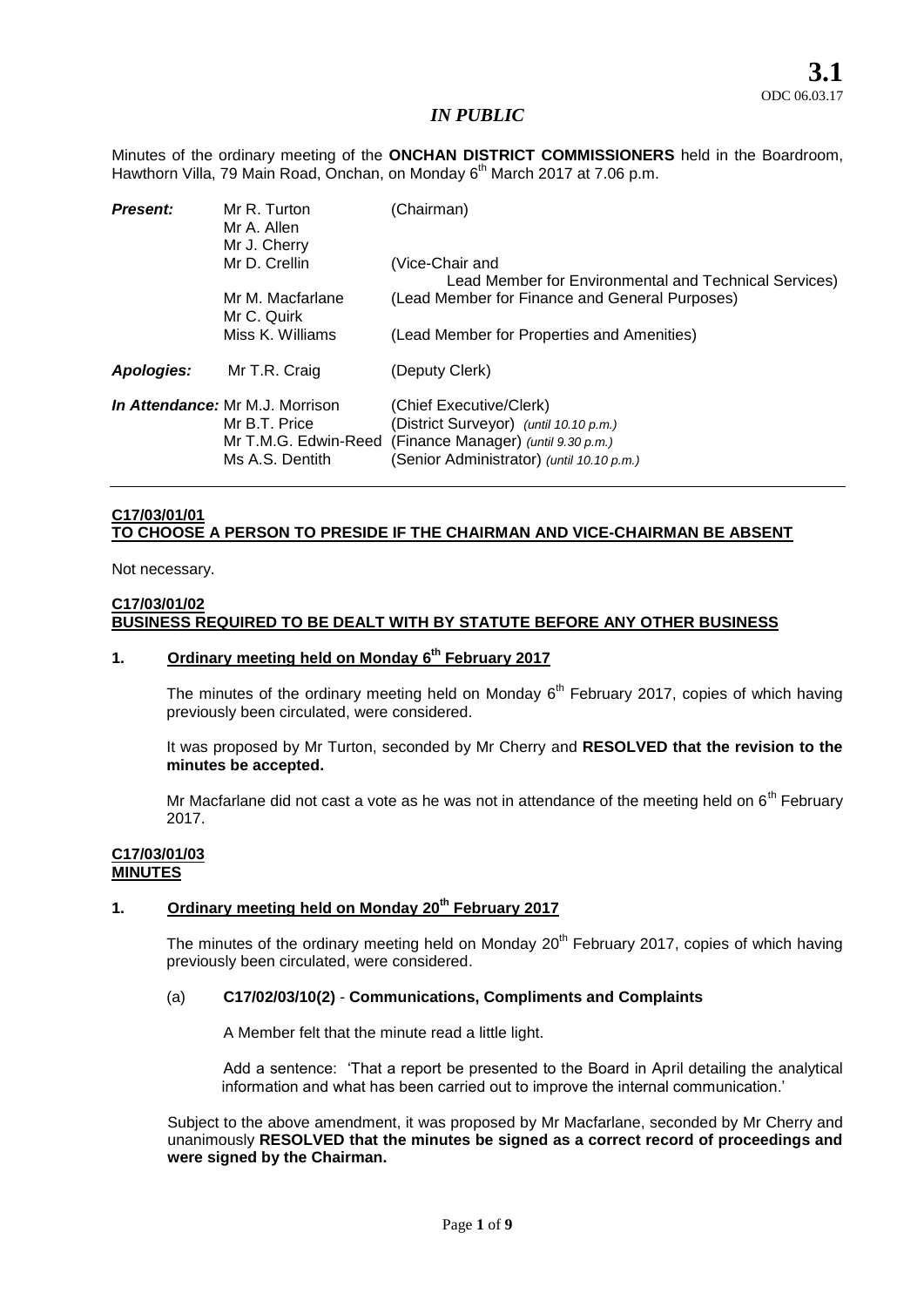#### **C17/03/01/04 BUSINESS ARISING NOT REFERRED TO IN THE MINUTES OF ANY SPECIAL COMMITTEES**

### **1. C17/02/03/16 (1(d)) - Warden Control System**

In answer to question, the District Surveyor advised that was is a delay in the parts, but residents are aware of the situation and are being kept informed.

## **2. C17/02/03/09(2) - Onchan Park – Strategic View**

A discussion ensued with regard to the release of the Consultation on the Future of Onchan Park, and the draft press release which had been placed before the Board for information.

Members were advised that the closing date for any submissions to the Consultation is  $30<sup>th</sup>$  March 2017.

Discussion ensued with regard to the redevelopment of Onchan Park with a view to reducing the charge on the rates in the future**.** 

A meet and greet will take place with the Commissioners at the Harvey Briggs Library on Saturday 18<sup>th</sup> March 2017. This will give the public an opportunity to discuss the future of Onchan Park direct with Members of the Board.

The Chairman requested that if Members wished to make any changes to the Press Release, then they should forward their suggestions to the Chief Executive as soon as possible.

### **C17/03/01/05 BUSINESS EXPRESSLY REQUIRED BY STATUTE TO BE DONE**

None.

### **C17/03/01/06 BUSINESS ADJOURNED FROM A PREVIOUS MEETING**

None.

### **C17/03/01/07 PLANNING DECISIONS/COMMUNICATIONS FROM THE DEPARTMENT OF INFRASTRUCTURE PLANNING COMMITTEE**

## **1. Plans to the Board**

- (a) The following plans were considered by the Board.
	- (i) PA17/00141- Birchfield House, Strathallan Road

It was proposed by Mr Allen, seconded by Mr Macfarlane and unanimously **RESOLVED that PA 17/00141 – Birchfield House, Strathallan Road be recommended for approval.**

(ii) PA 17/00147 - 12 Alberta Drive

It was proposed by Mr Cherry, seconded by Mr Macfarlane, and unanimously **RESOLVED that PA 17/00147 – 12 Alberta Drive be recommended for approval.**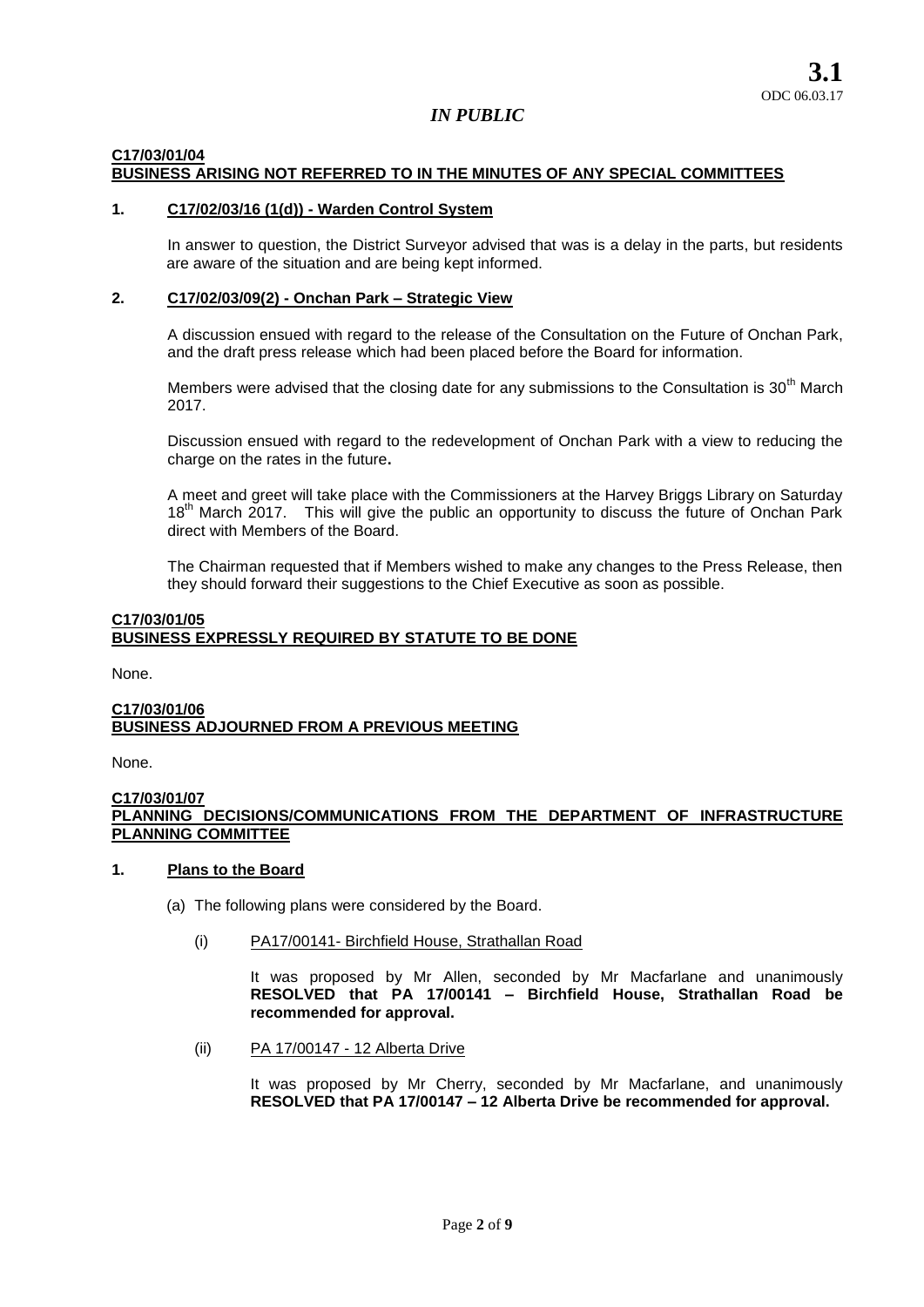**3.1** ODC 06.03.17

## *IN PUBLIC*

(iii) PA 17/00150 – 22 Eskdale Road

*Mr Cherry declared an interest.* 

It was proposed by Mr Crellin, seconded by Mr Macfarlane, and unanimously **RESOLVED that PA 17/00150 – 22 Eskdale Road be recommended for approval.** 

(iv) PA 17/00170 - 24 Briarfield Avenue

*Mr Crellin declared an interest.* 

It was proposed by Mr Turton, seconded by Mr Allen, and unanimously **RESOLVED that PA 17/00170 – 24 Briarfield Avenue Road be recommended for approval subject to the glazing being of frosted glass.** 

(v) PA 17/00174 - 21 Thirlmere Avenue

It was proposed by Mr Cherry, seconded by Mr Crellin, and unanimously **RESOLVED that PA 17/00174 – 21 Thirlmere Avenue be recommended for approval subject to the glazing being of frosted glass.** 

(vi) PA 17/00179 - 12 Church Avenue

It was proposed by Mr Cherry, seconded by Mr Allen, and unanimously **RESOLVED that PA 17/00179 – 12 Church Avenue be recommended for approval.** 

(vii) PA 17/00209 - 12 Hollydene Avenue

It was proposed by Mr Cherry, seconded by Mr Turton, and unanimously **RESOLVED that PA 17/00209 - 12 Hollydene Avenue be recommended for approval.** 

- (viii) PA 17/00215 33 Cronk Avenue It was proposed by Mr Cherry, seconded by Mr Quirk, and unanimously **RESOLVED that PA 17/00215 - 33 Cronk Avenue be recommended for approval.**
- (ix) PA 17/00177 14 Hillcrest Grove

The District Surveyor advised that the planning application was for a proposed extension to the rear and new roof to allow attic accommodation. This proposal will increase the ridge height by 1.5m. The remainder of the estate is true bungalows. This could look out of place by having a large feature window facing the road.

It was proposed by Mr Crellin, seconded by Mr Allen, and it was unanimously **RESOLVED that PA 17/00177 – 14 Hillcrest Grove be recommended for refusal on the grounds that the proposals are not in keeping with the existing properties in the area and would adversely affect the character of the streetscape.** 

(x) PA 16/01372 – IOM Bank, 26 Main Road

The District Surveyor advised that the planning application was to amend details addressing questions raised from the initial submission. Onchan District Commissioners had objected on the grounds of parking and that there were no details of the extractor <sup>[amended by ODC 20/03/17]</sup> fans for the restaurant.

Members were advised of the type and style of the extractor units and parking proposals.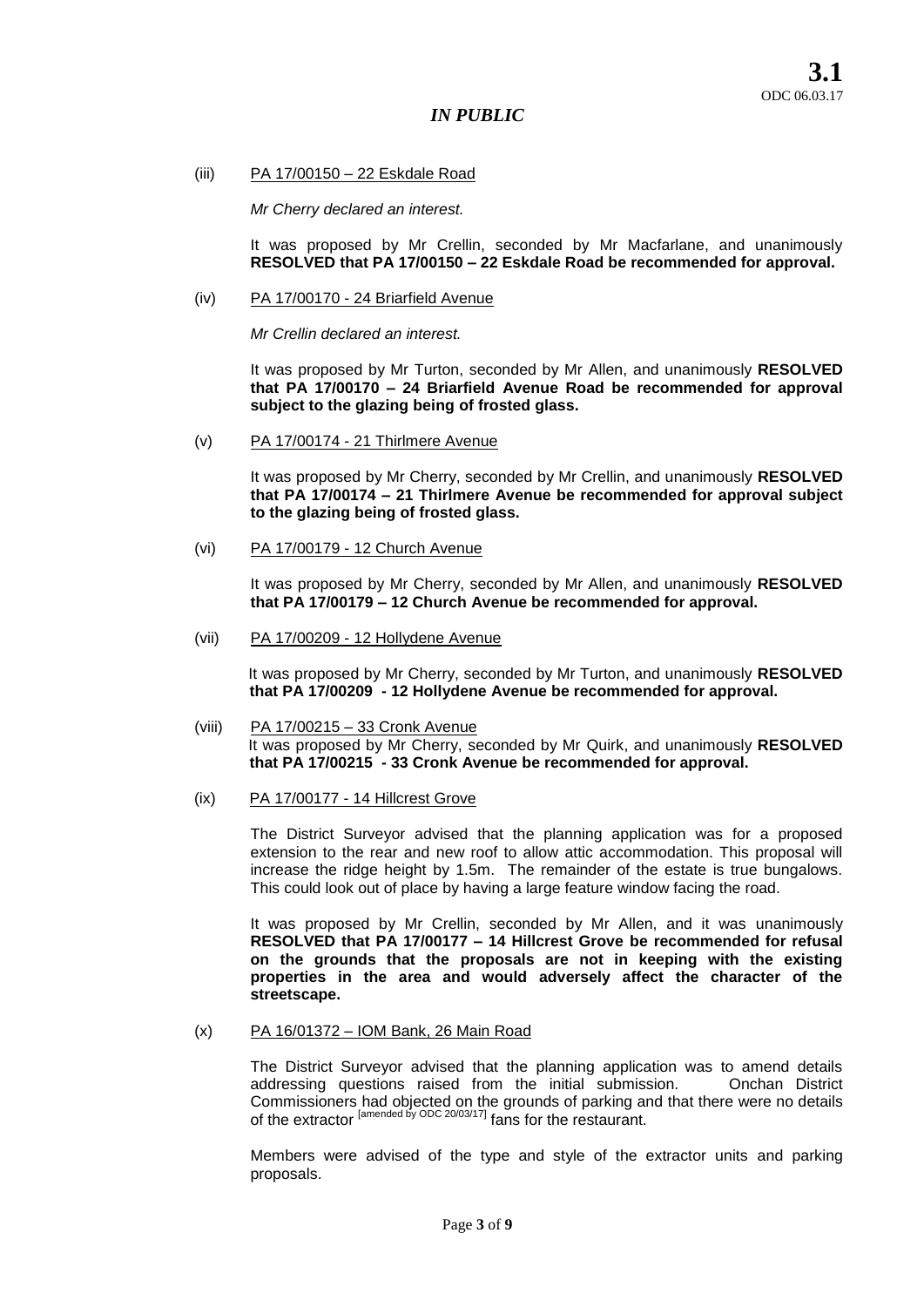It was proposed by Mr Cherry, seconded by Mr Macfarlane, that a suspension of standing orders be approved to allow for further discussion.

*For: Messrs Turton, Macfarlane, Cherry and Miss Williams Against: Messrs Crellin, Allen, and Quirk* 

As a two thirds vote was required to suspend standing orders, the proposal failed. Therefore, the planning decision made at the last meeting still stands.

### **2. Planning Communications**

None.

## **C17/03/01/08 FINANCE AND GENERAL PURPOSES MATTERS**

### **1. Management Accounts – January 2017**

The following matter was considered in committee and transferred to the public domain.

The Management Accounts for the 10 month period to  $31<sup>st</sup>$  January 2017, having previously been circulated were considered. The Finance Manager advised that he had clarified the projected positions of the general and housing reserves as at the end of the financial year. He advised that the Authority's rateborne net expenditure remained ahead of budget for the year to date and in line with the budget projections.

Lead Member for Finance and General Purposes asked the Board if they felt that a resolution to state that when Officers wish to spend from housing reserves that the matter should come before the Board first on each occasion.

The Chief Executive explained that currently the Authority are spending from housing reserves on a regular basis this would mean a report at every meeting. The monthly management accounts do display the level of expenditure.

In reply, the Lead Member for Finance and General Purposes expressed a concern that the current level of spending will result in housing reserves being exhausted in the forthcoming year and suggested that the Board consider if a reasonable level of reserves would be appropriate for urgent repairs and projects. [amended by ODC 20/03/17]

### **2. C17/02/03/16(4) - Housing Income and Expenditure**

The following matter was considered in committee and transferred to the public domain.

Report of the Finance Manager of the projected Housing Income and Expenditure for the year ended 31<sup>st</sup> March 2017, having previously been circulated, was discussed.

The Chairman stated that there was currently a high number of void properties, which had a knock on effect of loss of rental income. According to the officers, the number of voids will reduce over the next 6 months.

The Finance Manager explained that the maintenance budget was set in line with the maintenance allowance which is currently 24.7% of gross rental income.

The Lead Member for Properties and Amenities stated that:-

The housing reserve is being spent on improving the housing stock for our tenants.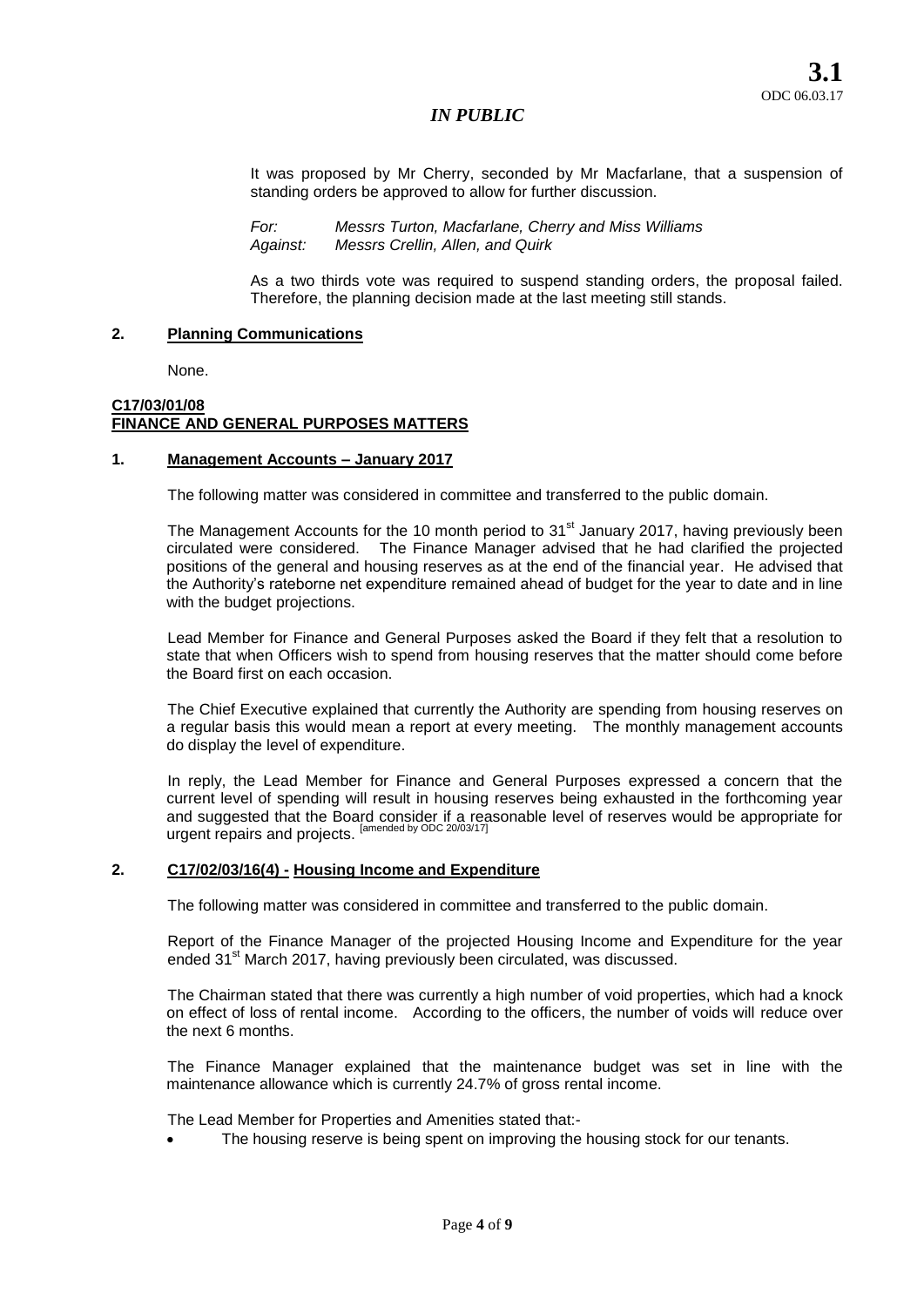- Central Government had already amalgamated the Elderly Persons and General Housing for deficiency purposes during the current financial year, this has eaten in to the reserve balance.
- There is no benefit to maintaining high housing reserves it is more prudent to invest in our own housing.
- The expenditure taken from housing reserves in the current financial year has increased the number of people in social housing and has shorten the waiting list and waiting times<sup>[TMG1]</sup>

The Chairman asked Members to give some thought as to additional controls they would wish to see in place and how they would wish this to be reported to the Board for approval.

### **3. Isle of Man Local Government Superannuation Scheme – Consultation on Draft Funding Strategy Statement** [TMG2]

The following matter was considered in committee and transferred to the public domain.

Report of the Finance Manager dated  $28<sup>th</sup>$  February 2017, having previously been circulated, was considered.

The Chairman advised Members that this Authority was a member of a pension scheme which was set up over 20 years previously. The Chairman advised that he had asked the Finance The Chairman advised that he had asked the Finance Manager to clarify matters and was content with the responses.

The Chairman informed Members that he was in favour of staff having a good pension

The Finance Manager advised that the superannuation scheme was administered by Capita Employee Benefits Limited and the Administering Authority is Douglas Borough Council. The Scheme's Investment Fund Managers are based in the Isle of Man so that the money was invested on the Island. The Council administers the scheme through a sub-committee including one independent member.

## **4. Staff**

This matter was deferred to the end of the current business of the agenda.

# **C17/03/01/09**

# **REPORT FROM THE CLERK OR OTHER OFFICER**

### **1. Tour of District – His Excellency the Lieutenant Governor**

The following matter was considered in committee and transferred to the public domain.

The draft itinerary and guest list, having previously been circulated, was discussed. The Chairman asked Members to give their thoughts and forward them to the Chief Executive as soon as possible.

### **C17/03/01/10 LETTERS, PETITIONS, MEMORIALS AND OTHER COMMUNICATIONS**

## **1. Port St Mary Commissioners**

Invitation received from Port St Mary Commissioners to attend the Mona's Queen III Anchor Memorial Service at Kallow Point, Port St Mary, on 29<sup>th</sup> May 2017 at 2.00 p.m.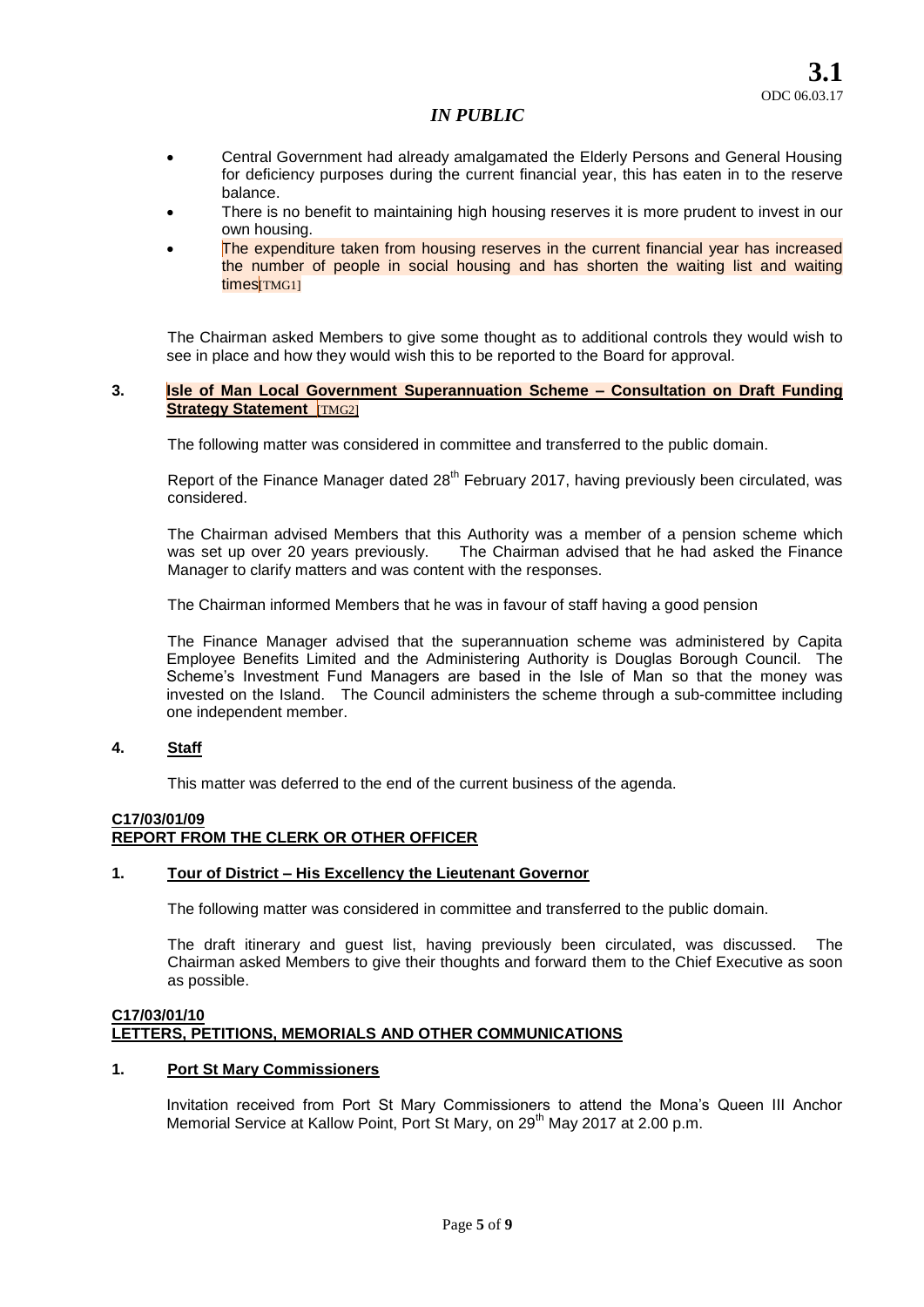### **2. Treasury – Proposed Changes to Social Security Legislation**

Correspondence received dated 21<sup>st</sup> February 2017 from the Policy and Legislation Manager at the Treasury, having previously been circulated was considered. The correspondence relates to changes of social security legislation to improve administration of income-related benefit for housing allowances. *Noted.*

#### **C17/03/01/11 QUESTIONS**

None.

#### **C17/03/01/12 MOTIONS**

None.

#### **C17/03/01/13 ENVIRONMENTAL AND TECHNICAL SERVICES MATTERS**

### **1. C17/02/03/13(1) - Groudle Glen House**

The Chief Executive advised that the legal action had been postponed until  $14<sup>th</sup>$  March 2017.

## **2. Area Plan for the East – Update**

Correspondence received dated 24<sup>th</sup> February 2017 from the Head of Planning Policy from the Cabinet Office, having previously been circulated was considered.

The District Surveyor indicated that there were a number of sites which have passed the initial stages to be included in the Eastern Area Plan.

It was agreed that the District Surveyor would make a presentation to the Board on Tuesday 18<sup>th</sup> April 2017 at 6.30 p.m., prior to the meeting of the Board.

The Chairman asked that Members to forward any comments to the District Surveyor.

The District Surveyor indicated that Members can make comments individually but a collective submission should also be made by the Authority.

### **3. Maintenance Services – Tender Report**

The following matter was considered in committee and transferred to the public domain.

Report of the District Surveyor dated  $1<sup>st</sup>$  March 2017, having previously been circulated, was considered.

It was proposed by Mr Quirk, seconded by Mr Crellin and **RESOLVED that the following contracts be granted to the successful tenderer as follows:-**

*For: Messrs Turton, Crellin, Allen, Macfarlane, Quirk and Miss Williams Against: Mr Cherry*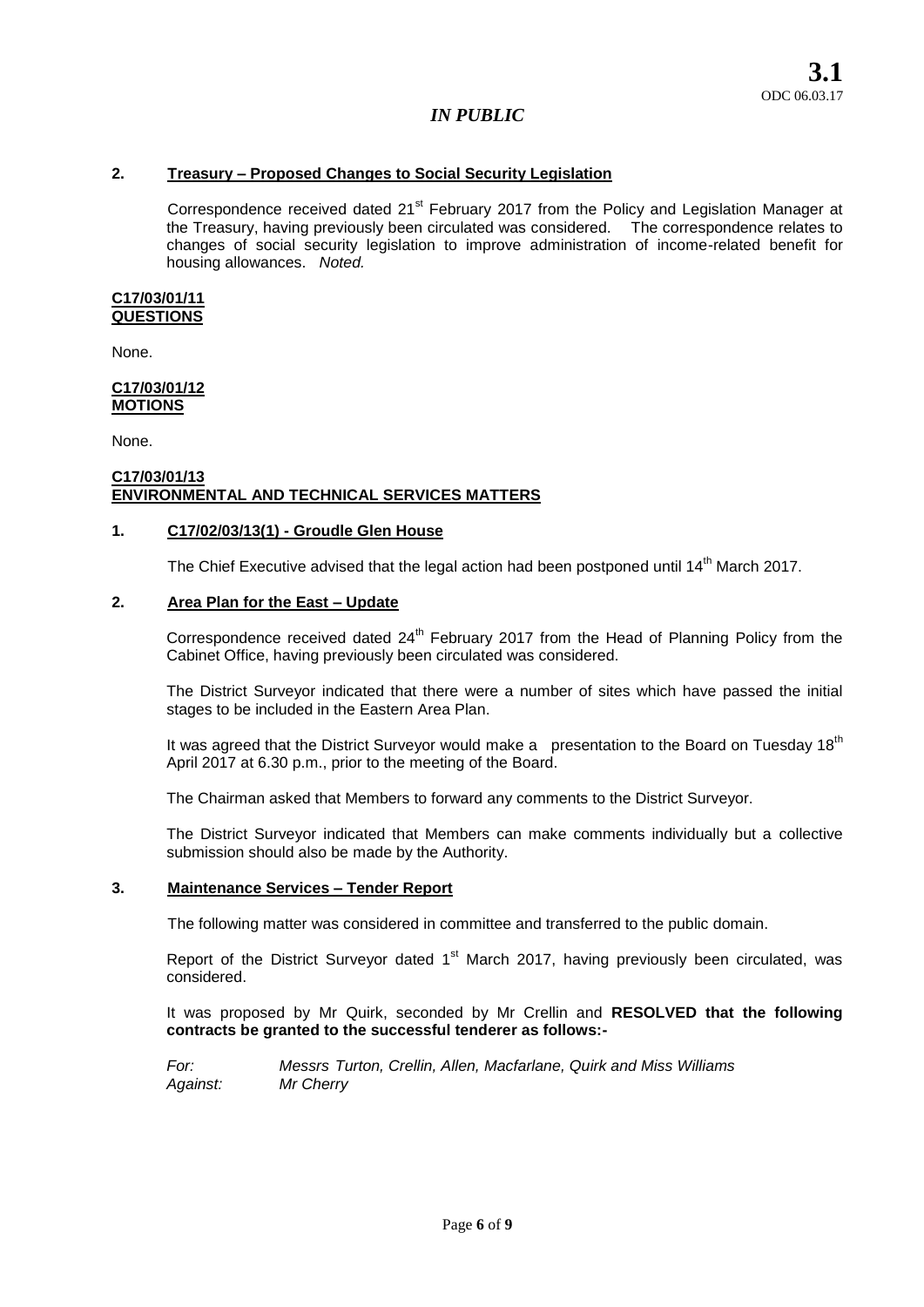|              | <b>Contract</b>                                                                                                                                                                                                                                                                                                        | <b>Contractor</b>                                        |
|--------------|------------------------------------------------------------------------------------------------------------------------------------------------------------------------------------------------------------------------------------------------------------------------------------------------------------------------|----------------------------------------------------------|
| a)           | <b>General Building Maintenance</b>                                                                                                                                                                                                                                                                                    | Bell Bros. Builders Ltd<br><b>Maclo Construction Ltd</b> |
| b)           | Drainage and Ground Works                                                                                                                                                                                                                                                                                              | MAP Groundworks Ltd.                                     |
| C)           | Painting and Decorating                                                                                                                                                                                                                                                                                                | Stephen O'Hare Painters &<br>Decorators Ltd.             |
| d)           | <b>Electrical Maintenance</b>                                                                                                                                                                                                                                                                                          | Modern Earth Electrical Ltd.                             |
| e)           | Gas Boiler Servicing & Gas Boiler Repairs<br>The District Surveyor advised that Potterton had<br>offered an extended warranty on the boilers, and<br>this was to include servicing and breakdowns<br>which would include parts and labour.<br>This<br>would cover all the issues that are experienced<br>with boilers. | Potterton                                                |
| $f$ )        | Commercial Gas Boiler Servicing and Repair                                                                                                                                                                                                                                                                             | <b>Coulter's Commercial Gas</b><br>Ltd.                  |
| g)           | Oil Boiler Repair and Servicing                                                                                                                                                                                                                                                                                        | Astin Bros Ltd                                           |
| h)           | Alarm Monitoring and Maintenance                                                                                                                                                                                                                                                                                       | Modern Earth Electrical Ltd.                             |
| i)           | <b>Window Cleaning</b>                                                                                                                                                                                                                                                                                                 | Tender to be readvertised.                               |
| j)           | <b>General Cleaning</b>                                                                                                                                                                                                                                                                                                | Paul Hampton Services Ltd.                               |
| $\mathsf{k}$ | <b>Street Lighting</b>                                                                                                                                                                                                                                                                                                 | <b>Swales Electrical Limited &amp;</b><br>Hoistline      |
| $\vert$      | Vehicle Maintenance                                                                                                                                                                                                                                                                                                    | <b>Outdoor Power and Plant</b><br>Ltd                    |
| m)           | <b>Hedge Cutting</b>                                                                                                                                                                                                                                                                                                   | Paul Carey & Sons Ltd.                                   |
| n)           | <b>Weed Spraying</b>                                                                                                                                                                                                                                                                                                   | <b>Fuschia Services Ltd</b>                              |

### (o) Plumbing Maintenance

The District Surveyor recommended that G.J. Griffiths Plumbing + Heating Services be appointed as the contractor for plumbing maintenance in accordance with the outcome of the tender process.

A Member felt that Astin Bros Ltd had always given quality and first class service, and were known to tenants. It was proposed by Mr Crellin, seconded by Mr Quirk, that Astin Bros Ltd be granted the plumbing contract.

It was counter proposed by Mr Turton, seconded by Mr Cherry, that G.J. Griffiths Plumbing and Heating Services be granted the plumbing contract.

*For: Messrs Turton, Cherry and Miss Williams Against: Messrs Quirk, Allen, Macfarlane and Crellin* 

The counter proposal failed.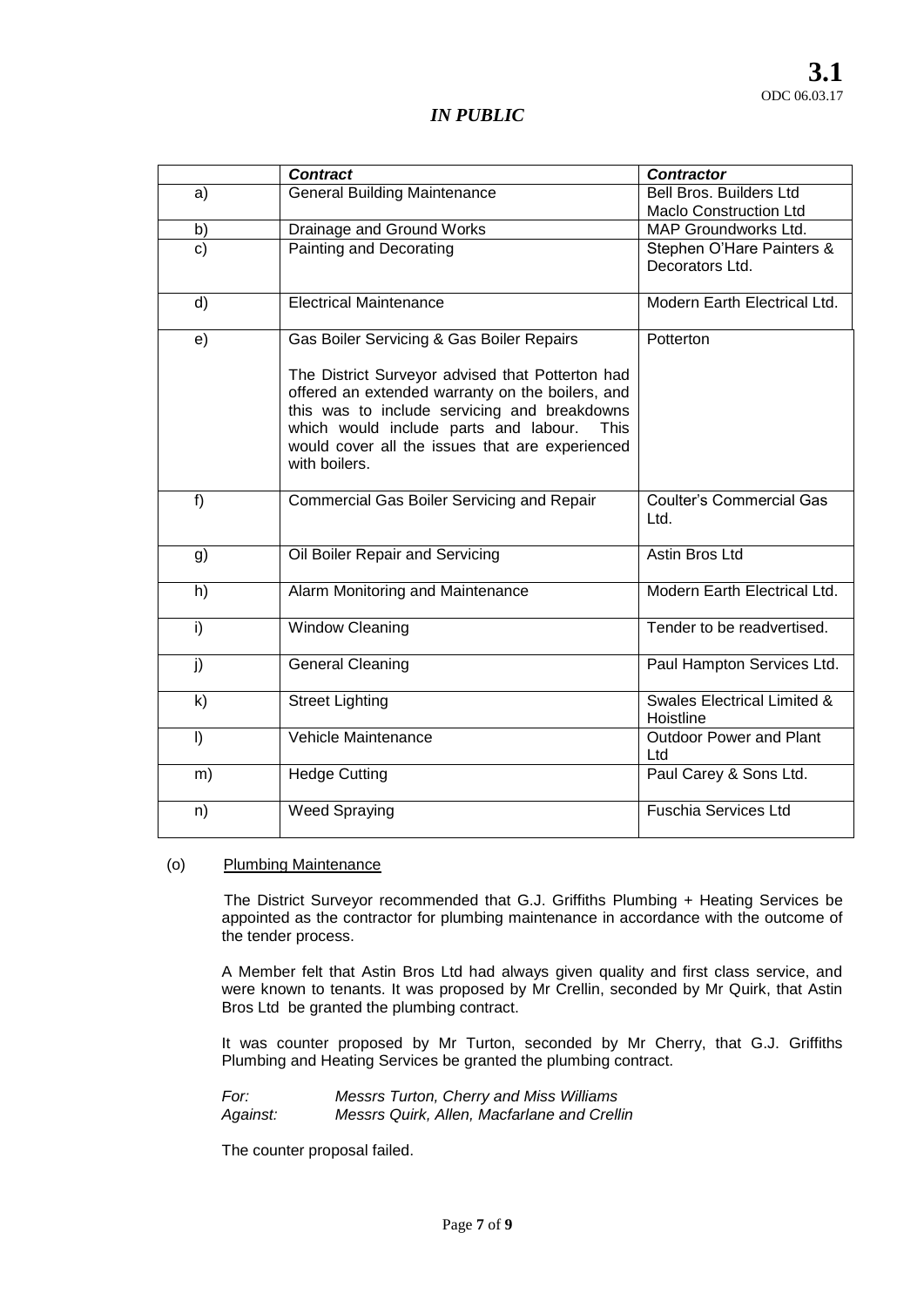A vote was taken on the original proposal and it was **RESOLVED that Astin Bros Ltd be granted the plumbing contract.** 

*For: Messrs Quirk, Allen, Macfarlane and Crellin Against: Miss Williams, Messrs Turton and Cherry* 

The District Surveyor requested permission to engage a second contractor for the plumbing maintenance contract, which was denied.

The Chief Executive noted that the Board had gone against the outcome of the tender process and the professional advice of the District Surveyor in awarding this contract.

### (p) Grass Cutting Contract

In answer to question the District Surveyor advised that the contract was for 13 cuts on most of the outside plots, i.e. North Bank Land, and 18 cuts for areas such as Springfield Court and Heywood Court. This equates to two per month during low season, and increased to three per month high season.

The District Surveyor had been asked previously to provide members with the winter works rolling programme and this has still not been received,

After discussion, it was proposed by Mr Allen, seconded by Mr Crellin, and unanimously **RESOLVED that the grass cutting tender be readvertised and a business case be prepared for provision of the service internally.** 

### **C17/03/01/14 SUSPENSION OF STANDING ORDERS**

It was proposed by Mr Crellin, seconded by Mr Macfarlane and **RESOLVED to suspend standing orders to allow the meeting to continue past 10.00p.m. to conclude the business on the agenda.** 

*For: Messrs Turton, Crellin, Macfarlane, Allen, Quirk, Miss Williams Against: Mr Cherry* 

## **C17/03/01/15 PROPERTIES AND AMENITIES MATTERS**

### **1. Housing Allocations**

The following matter was considered in committee and transferred to the public domain.

It was proposed by Miss Williams, seconded by Mr Cherry, and unanimously **RESOLVED to accept the allocations en bloc as follows:-**

- **a) 08/27 – 2 Bed Bungalow. That the tenancy of 08/27 be awarded to TG 418.**  [amended by ODC 20/03/17]
- **b) 06/61 – 2 Bed House. That the tenancy of 06/61 be awarded to TG 365.**  [amended by ODC 20/03/17]
- **c) 12/08 – 2 Bed Bungalow. That the tenancy of 12/08 be awarded to the tenants of TG 403.** [amended by ODC 20/03/17]

#### **C17/03/01/16 CHAIRMAN'S ANNOUNCEMENTS**

None.